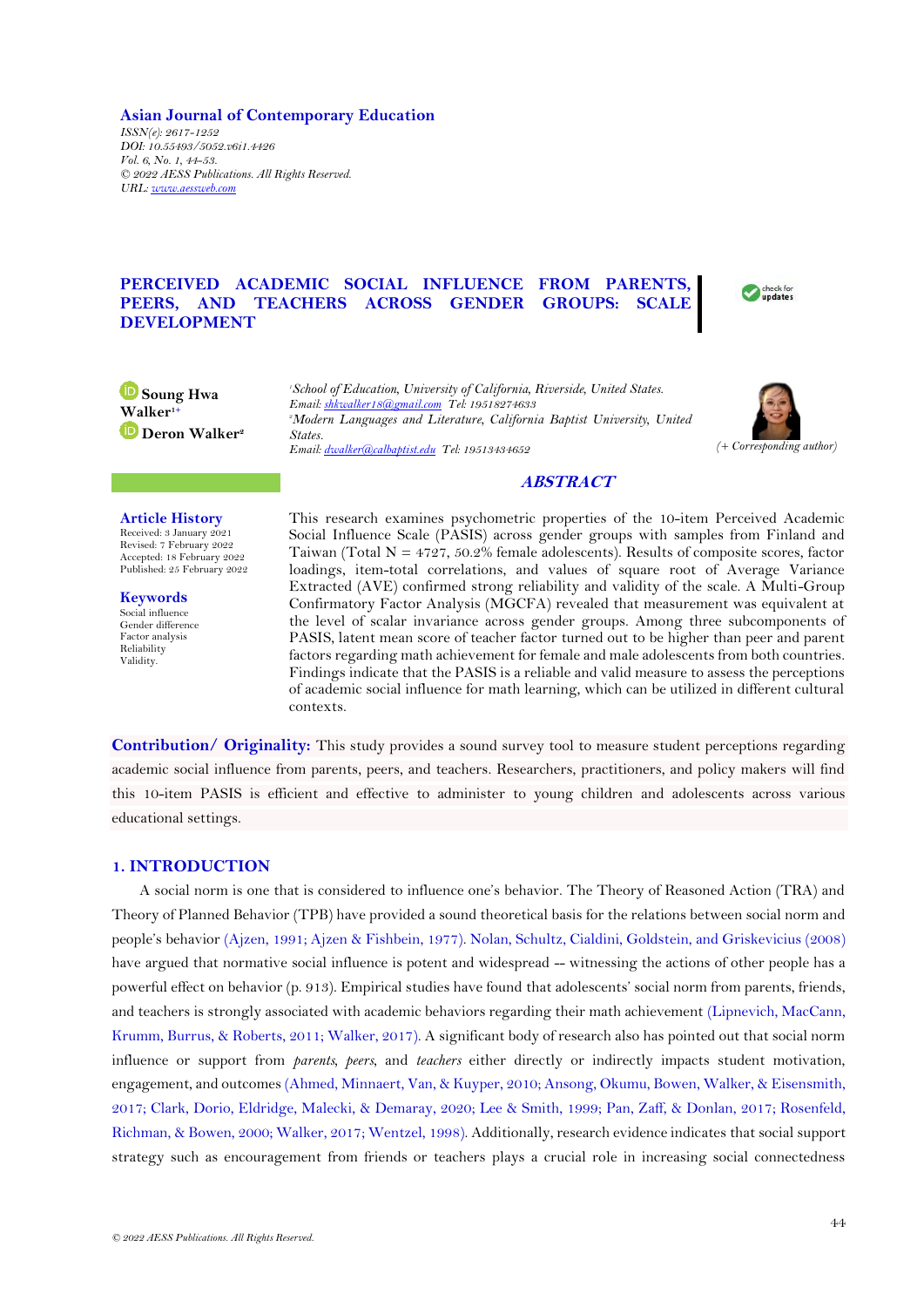[\(Hamm & Faircloth, 2005\)](#page-7-5) fostering psychological well-being of adolescents (e.g., self-efficacy and hope[; Khan \(2013\)](#page-8-5)) and predicting academic achievement [\(Mu, Chen, & Duan, 2021\)](#page-8-6).

Although the importance of social influence on students' wellness and academic achievement is unequivocal, little research has investigated how female and male students perceive social norm influence from parents, peers, and teachers on their educational outcomes in an international context. Although numerous social support instruments exist, no empirical studies have examined validity and reliability of the perceived academic social influence measure across gender groups. Thus, we aimed to provide a multidimensional academic social influence scale and examine its measurement invariance across gender groups with a large national dataset from the 2012 Programme for International Student Assessment (PISA). In the following, we provide a brief background on social support scale development and its use on the recent empirical research, which led to the present investigation.

#### *1.1. Social Support Scale and its Impact on Educational Outcomes*

One of the most extensively used social support instruments is the Multidimensional Scale of Perceived Social Support (MSPSS), which consists of three subscales: *family, friends*, and *significant others* [\(Dahlem, Zimet, & Walker,](#page-7-6)  [1991;](#page-7-6) [Zimet, Dahlem, Zimet, & Farley, 1988\)](#page-9-2). Although the 12-item MSPSS has been widely employed as a sound tool to measure social support in social sciences and health related research, it lacks applicability to measure academic social influence in relation to academic achievement, specifically. To supplement, a 60-item self-reported Child and Adolescent Social Support Scale (CASSS) was developed based on [Tardy \(1985\)](#page-8-7) model of perceived emotional, appraisal, informational, and instrumental social support. The 1st CASSS contains four groups with teachers, parents, close friends, and classmates [\(Malecki & Elliott, 1999\)](#page-8-8). The 2nd CASSS includes five subcomponents with parents, teachers, close friends, classmates, and people in school [\(Kerres & Kilpatrick, 2002\)](#page-8-9). However, the 60-item CASSS has been considered too lengthy for young children and adolescents as they are known to be impatient or lack the necessary discipline to fully engage and complete the surveys in a meaningful way.

To address those concerns, scholars reduced survey items in order to efficiently administer social influence measures from parents, peers, and teachers. For example, [Ahmed et al. \(2010\)](#page-7-2) utilized three different social support scales in their study – 5 items for the parental measure were used from C*hild and Adolescent Social Support Scale* [\(Kerres](#page-8-9)  [& Kilpatrick, 2002\)](#page-8-9); 5 items measuring peer support were selected from the instrument of *What is Happening In This Classroom* [\(Fraser, McRobbie, & Fisher, 1996\)](#page-7-7); 5 items for the teacher support measure were adopted from the *Classroom Life Measure* [\(Johnson, Johnson, & Anderson, 1983\)](#page-8-10). The resulting 15-item measure showed reasonably good reliability scores (parent alpha = 0.70, peer alpha = 0.66, and teacher alpha = 0.74). Examining the mediational roles of motivational beliefs and emotions between perceived social support and early adolescents' achievement, the authors found that the teacher support factor had "direct positive effects on competence, interest, importance and math enjoyment but a negative effect on math anxiety" (p., 42). But [Ahmed et al. \(2010\)](#page-7-2) used only samples of 7th grade from the Netherlands.

Another shorter version of social support scales can be found in the study of [Ansong et](#page-7-3) al. (2017). The 6-item parental support scale, which referred to the extent of parents' involvement in their children's schooling, was utilized from the research of [Ames, Khoju, and Watkins \(1993\)](#page-7-8). The 3-item classmate and teacher support scales, which measured the perception of support from classmates and teachers, were adapted from the study of [Torsheim et al.](#page-9-3)  [\(2012\)](#page-9-3). Reported factor loadings from those reduced survey items showed good reliability and validity of the scale measure – the ranges of factor loadings for teacher subscale  $= 0.59$  to 0.97; classmate subscale  $= 0.48$  to 0.71; parent subscale = 0.56 to 0.88 [\(Ansong et al., 2017\)](#page-7-3). The authors found that the classmate support factor had a direct positive association with emotional engagement  $(\beta = 0.69, \rho = 0.001)$  while the parental support factor had a direct positive association with behavioral engagement ( $\beta$  = 0.21,  $\beta$  = 0.001). Although the teacher support factor did not have a direct effect on either behavioral or emotional engagement, the classmate support factor maintained a direct positive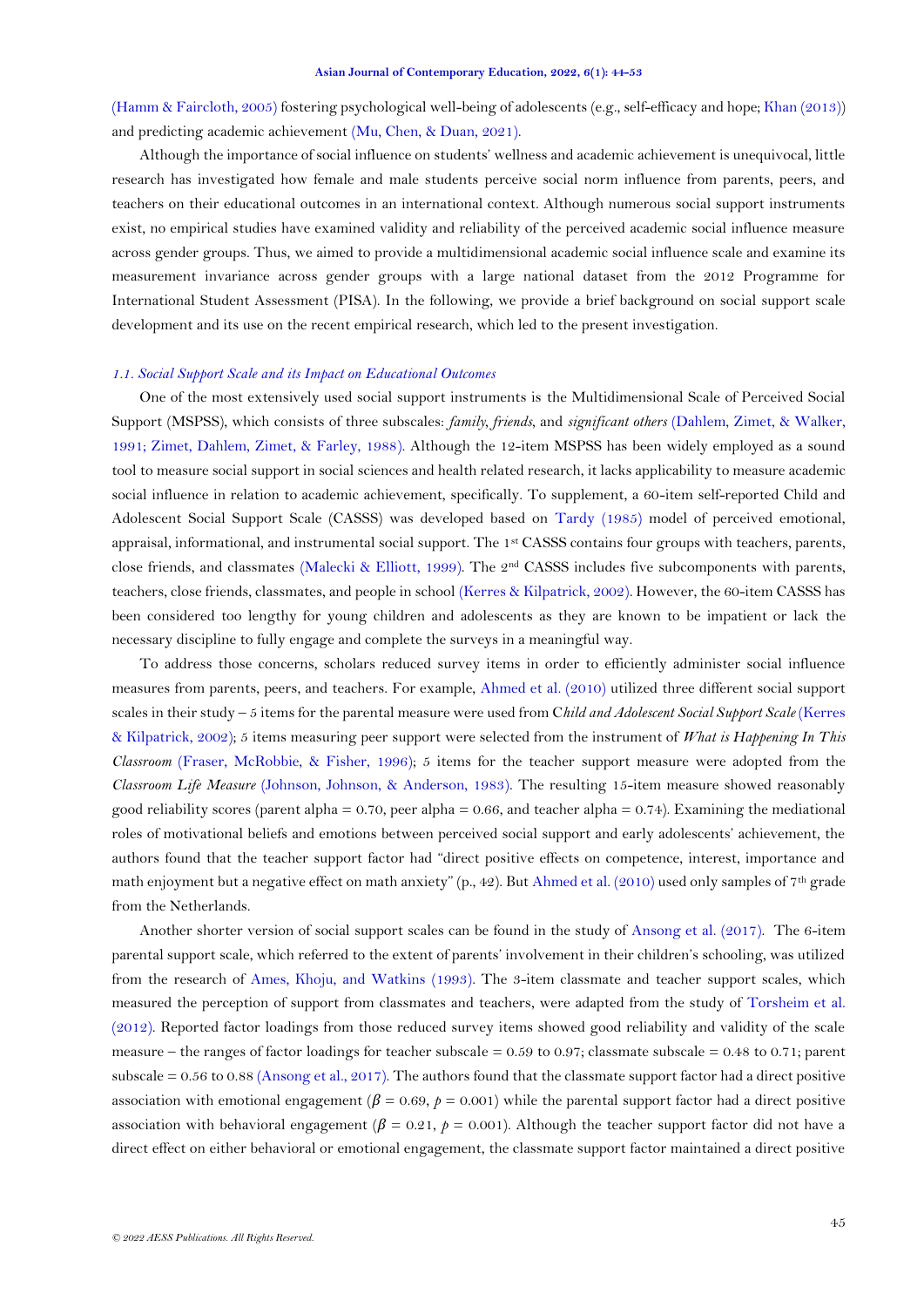association with the teacher support factor ( $\beta = 0.44$ ,  $\rho = 0.001$ ). Although this was a solid research study, the participants were limited to Ghanaian youths.

More recently, [Clark et al. \(2020\)](#page-7-4) adopted 36 survey items from the 60-item CASSS instrument [\(Kerres &](#page-8-9)  [Kilpatrick, 2002\)](#page-8-9) for their investigation of the role of social support and grit on adolescents' academic achievement. The modified 36-item CASSS measure included parent, classmate, and teacher subscales. The shortened version of 36-item multidimensional social support measure had good reliability scores, alphas = 0.95, 0.96, and 0.96, respectively. However, [Clark et al. \(2020\)](#page-7-4) did not examine measurement of invariance as the participants of their study were limited to a single homogeneous adolescent group.

### *1.2. Present Study*

In this study, we aimed to validate a 10-item multidimensional measure of Perceived Academic Social Influence Scale (PASIS) with samples from Finland and Taiwan by investigating psychometric characteristics, including factor structure, reliability, and validity. The PASIS includes parent, peer, and teacher subscales (See [Figure 1\)](#page-2-0), which could be easily utilized across heterogenous population samples. Concurrent validity was examined by the positive relationships between the PASIS and academic self-concept in math. We expected that each subscale of the PASIS would be positively correlated with math self-concept. Another important purpose of this study was to examine measurement invariance of the PASIS across gender groups from Finland and Taiwan. We also tested if measurement of the factorial structure of the PASIS (See [Figure 1\)](#page-2-0) would be equivalent across gender groups in an international context. Providing valid evidence of measurement invariance across group membership is considered a prerequisite for the latent mean comparison. When multidimensional components of a scale lack measurement invariance across different groups, study findings might mislead and interpretations of results might be biased [\(Horn & McArdle, 1992;](#page-7-9) [Schmitt & Kuljanin, 2008;](#page-8-11) [Widaman & Reise, 1997;](#page-9-4) [Yap et al., 2014\)](#page-9-5).



### <span id="page-2-0"></span>**2. METHODOLOGY**

### *2.1. Data Source and Measures*

National samples from Finland and Taiwan for the 2012 PISA data (Total  $N = 4727, 50.2\%$  female adolescents) were included in the present investigation. Both Finland and Taiwan have been identified as high performing countries in math assessment but have rarely been studied closely for cross-cultural or cross-national comparison. From the Student Background Questionnaires (SBQ) of the 2012 PISA, 10-items were selected, which measured the perceived academic social influence related to math achievement: 3-item parent, 3-item peer, and 4-item teacher factors (See [Table 1\)](#page-3-0). Additionally, 4 items that represent the perceived math self-concept were selected in the study. Examples of math self-concept include: "I learn math quickly" and "In my math class, I understand even the most difficult work" (4-item math self-concept  $\alpha = 0.90$ ). All variables of SBQs in the present study were reported on a 4point Likert-type scale from 1(strongly agree) to 4 (strongly disagree). However, all items were reverse-coded to avoid confusion, so that the higher numerical values represent stronger survey responses (i.e., 1 = strongly disagree,  $2 =$  disagree,  $3 =$  agree, and  $4 =$  strongly agree). Reliability scores for parent, peer, and teacher factors were  $\alpha = 0.77$ ,  $\alpha = 0.72$ , and  $\alpha = 0.86$ , respectively.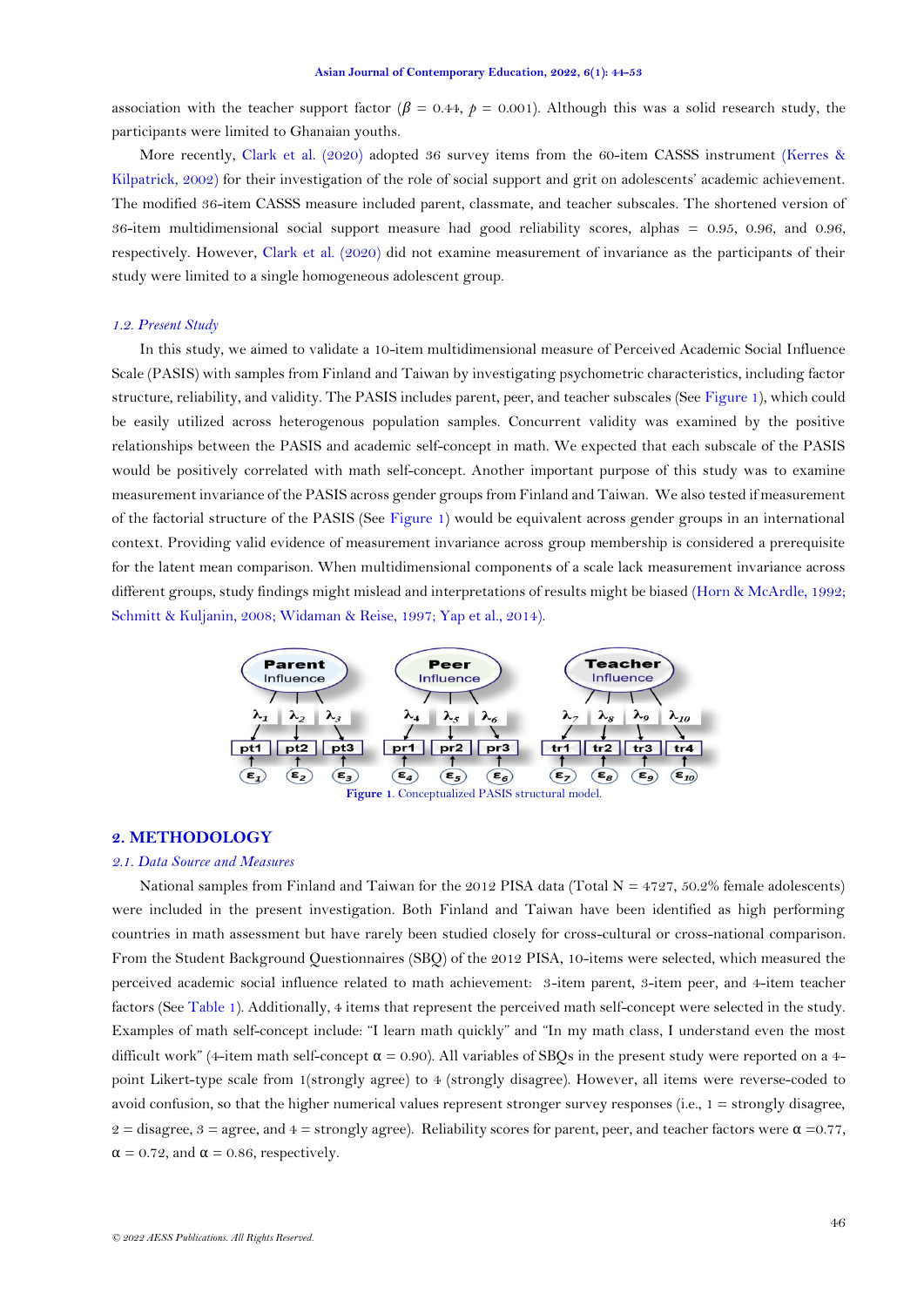#### *2.2. Statistical Analyses*

To test if measurement of the factorial structure of the PASIS were invariant across gender from the two national samples, Multigroup Confirmatory Factor Analysis (MGCFA; [\(Joreskog, 1971;](#page-8-12) [Kline, 2015\)](#page-8-13)) was conducted with Mplus version 7 [\(Muthén & Muthén, 1998\)](#page-8-14). Known as a Structural Equation Modeling (SEM) software program, Mplus has been widely used for assessing measurement equivalence. Regarding factorial invariance testing, [Widaman](#page-9-4)  [and Reise \(1997\)](#page-9-4) provided a sequence of four nested models to establish a best fitting model to data: Configural, Weak (also known as Metric), Strong (also known as Scalar), and Strict (also known as Residual/Uniqueness) invariance. Meanwhile, it has been argued that testing for Strict/Residual invariance is not necessary for comparing latent mean differences because the residuals are not part of the latent factor [\(Putnick & Bornstein, 2016;](#page-8-15) [Vandenberg & Lance,](#page-9-6)  [2000\)](#page-9-6). Thus, the present study excluded the Strict invariance testing.

To assess model fit, insignificant Chi-Square (χ2) results are desirable. Chi-Square (χ2) testing is known to be sensitive to large samples, which tends to reject the null hypothesis [\(Marcoulides, Heck, & Papanastasiou, 2005;](#page-8-16) [Raykov & Marcoulides, 2006;](#page-8-17) [Walker, 2018\)](#page-9-7) so that there is no discrepancy between the proposed model (i.e., the PASIS with three subscales) and the sample data from the 2012 PISA. Thus, the following incremental fit indices were used to evaluate model fit: (1) Comparative Fit Index (CFI; [Bentler \(1990\)](#page-7-10)) (2) Root-Mean-Square Error of Approximation (RMSEA; [Browne and Cudeck \(1993\)](#page-7-11)), and (3) Standardized-Root-Mean Square Residual (SRMR). According to the measurement literature, a reasonably good model fit shows that values of CFI are > 0.90 along with the values of RMSEA and SRMR < 0.08 [\(Hu & Bentler, 1999;](#page-7-12) [Kline, 2015\)](#page-8-13)[. Chen \(2007\)](#page-7-13) also suggested that ΔCFI of less than 0.010, paired with ΔRMSEA and ΔSRMR of less than 0.015 would indicate an excellent model fit to the data (cited i[n Putnick and Bornstein \(2016\)](#page-8-15)).

**Table 1.** Descriptive statistics, item selectivity, and factor loading of the items.

<span id="page-3-0"></span>

| <b>Items</b>                 | Descriptions of the 2012 PISA SBO                        | M(SD)      | $\mathbf{r}_{\mathrm{it}}$ | $\lambda$ (SE) |  |  |  |  |  |
|------------------------------|----------------------------------------------------------|------------|----------------------------|----------------|--|--|--|--|--|
| Parent Norm Influence Factor |                                                          |            |                            |                |  |  |  |  |  |
| pt1                          | My parents believe it's important for me to study math.  | 3.20(0.68) | 0.66                       | 0.83(0.007)    |  |  |  |  |  |
| pt2                          | My parents believe that math is important for my career. | 3.00(0.75) | 0.65                       | 0.81(0.007)    |  |  |  |  |  |
| pt3                          | My parents like math.                                    | 2.53(0.77) | 0.48                       | 0.55(0.008)    |  |  |  |  |  |
|                              | Peer Norm Influence Factor                               |            |                            |                |  |  |  |  |  |
| pr 1                         | Most of my friends do well in math.                      | 2.74(0.68) | 0.55                       | 0.70(0.009)    |  |  |  |  |  |
| pr2                          | Most of my friends work hard at math.                    | 2.69(0.69) | 0.61                       | 0.80(0.008)    |  |  |  |  |  |
| pr3                          | My friends enjoy taking math tests.                      | 2.04(0.73) | 0.47                       | 0.55(0.009)    |  |  |  |  |  |
|                              | Teacher Norm Influence Factor                            |            |                            |                |  |  |  |  |  |
| tr1                          | Teacher shows an interest in student's math learning.    | 2.78(0.87) | 0.77                       | 0.65(0.007)    |  |  |  |  |  |
| tr <sub>2</sub>              | Teacher gives extra math help when students need it.     | 3.29(0.81) | 0.81                       | 0.82(0.005)    |  |  |  |  |  |
| tr3                          | Teacher helps students with their learning in math.      | 3.40(0.76) | 0.78                       | 0.87(0.004)    |  |  |  |  |  |
| tr4                          | Teacher continues teaching until students understand.    | 0.77       | 0.75(0.005)                |                |  |  |  |  |  |

Note: r<sub>it</sub> = item selectivity (part-whole corrected item or item-total correlations). SD = Standard Deviations are in parenthesis;  $λ$  = Estimated Standardized Factor loadings; SE = Standard Errors are in parenthesis. All factor loadings are statistically significant, p < 0.001.

## **3. RESULTS**

## *3.1. Preliminary Analyses*

[Table 1](#page-3-0) presents means, SDs, item-total correlations, and standardized factor loadings with SEs. CFA result yielded an excellent fit of the model to data:  $\chi^2$  (32) = 693. 62, p < 0.001, CFI = 0.980, RMSEA = 0.038 (90% CI: 0.035 - 0.040), and SRMR = 0.030. All manifest variables (i.e., item indicators) were loaded significantly, *λ* ≥ 0.55, *p*  < 0.001. Moreover, item-total correlation scores indicate that the scale showed reasonably good to excellent item selectivities,  $r_{it} \geq 0.47$  (See [Table 1\)](#page-3-0). An item-total correlation test allows us to provide empirical evidence whether or not the item would measure the same construct with the rest of the items. Less than 0.30 might be a good sign that the corresponding item does not correlate well with the scale and, thus, may be considered to be eliminated [\(Field, 2018\)](#page-7-14).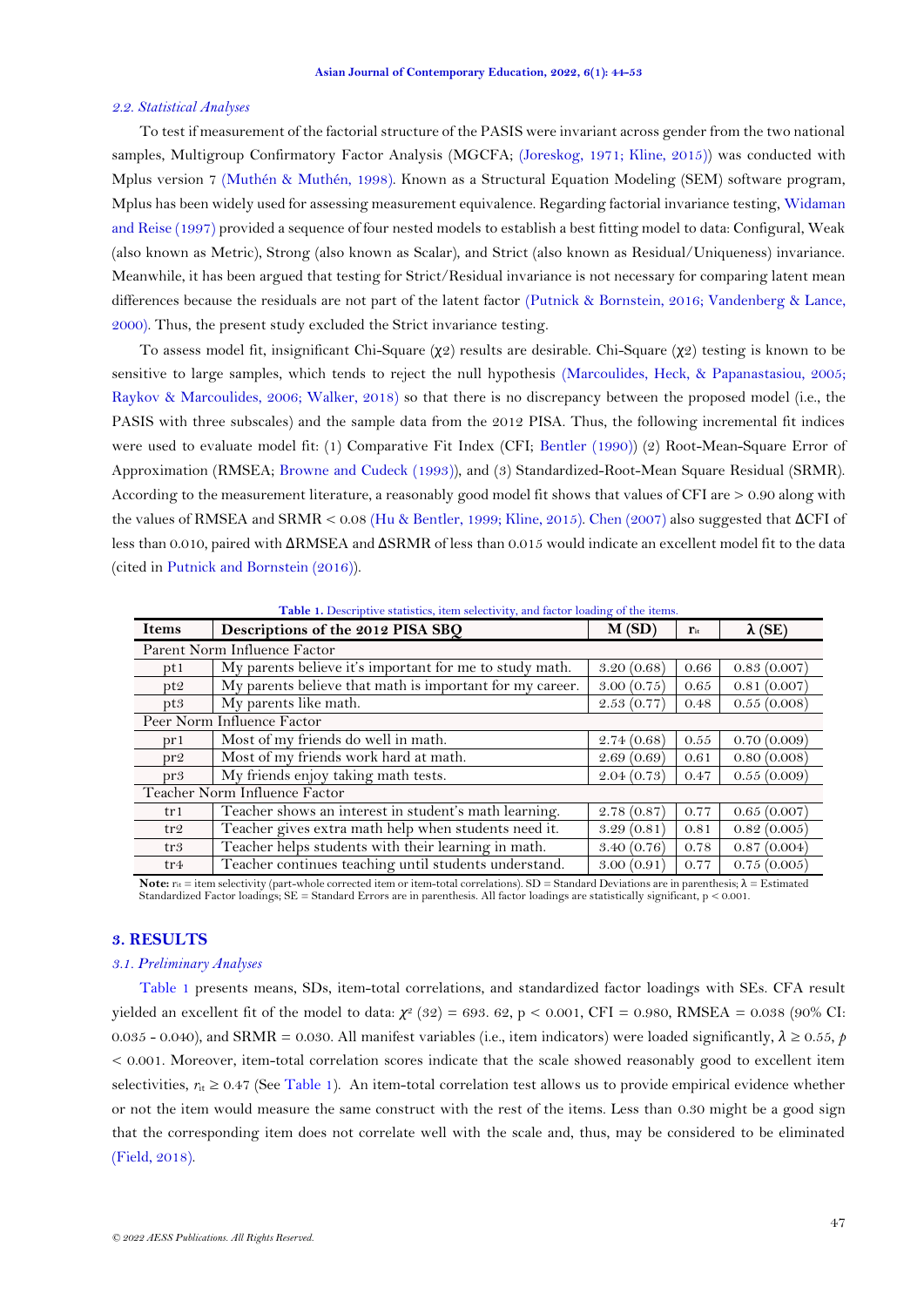#### *3.2. Reliability and Validity*

To assess internal consistency of the item indicators (manifested variables) of the PASIS measure, composite reliability (CR) was reported. All CR scores were  $\geq 0.73$  (See [Table 2\)](#page-4-0), which indicates good reliability of the three facets of the PASIS [\(Hair, Sarstedt, Matthews, & Ringle, 2016;](#page-7-15) [Nunally, 1978;](#page-8-18) [Wang, Wan, Huang, Huang, & Kong,](#page-9-8)  [2017\)](#page-9-8). Estimated CR scores were obtained using the following formula [\(Fornell & Larcker, 1981;](#page-7-16) [Raykov, 1998\)](#page-8-19):

$$
CR = \frac{(\Sigma \lambda_i)^2}{(\Sigma \lambda_i)^2 + (\Sigma \varepsilon_i)}
$$
  
\n
$$
\varepsilon = 1 - \lambda_i^2
$$
 (2)

Where λ (Lambda) is the standardized factor loading for item *i*, ε (Epsilon) is the error variance for item *i*. The error variance  $(\epsilon)$  is estimated based on the value of the loading  $(\lambda)$ .

<span id="page-4-0"></span>

| <b>Factors</b>          | CR    | <b>AVE</b> |          | 9.        | 3        |
|-------------------------|-------|------------|----------|-----------|----------|
| 1. Parent               | 0.78  | 0.55       | (0.74)   |           |          |
| 2. Peer                 | 0.73  | 0.48       | $0.26**$ | (0.69)    |          |
| 3. Teacher              | 0.86  | 0.58       | $0.17**$ | $0.23**$  | (0.76)   |
| Math self-concept (MSC) | $- -$ | $- -$      | $0.25**$ | $0.11$ ** | $0.18**$ |

**Table 2.** Composite score, AVEs, and correlation among the three subscales of the PASIS.

**Note:** Bolded values in diagonal with parentheses are the values of square root of AVEs. \*\*p < 0.001. CR and AVE for math self-concept were not reported since it is not a part of PASIS subscale.

Construct validity was demonstrated via convergent and discriminant validity examination. The initial CFA result indicated that all factor loadings were  $\geq 0.55$  (Se[e Table 1\)](#page-3-0) and the values of Average Variance Extracted (AVE) were ≥ 0.48 (See [Table 2\)](#page-4-0), which confirms convergent validity [\(Fornell & Larcker, 1981;](#page-7-16) [Hair et al., 2016\)](#page-7-15). AVE score was calculated with the sum of each squared factor loading (Σ*λ<sup>i</sup>* 2 ) divided by the number of item indicators. Values of the square root of AVEs ( $\geq 0.69$ ) were higher than the inter-construct correlations ( $0.17 \leq r \leq 0.26$ ), which indicates strong evidence of discriminant validity [\(Fornell & Larcker, 1981;](#page-7-16) [Hair et al., 2016\)](#page-7-15). Results also showed that each facet of the PASIS (parent, peer, and teacher subscales) is significantly positively correlated with math self-concept (MSC): correlation of parent factor with MSC = 0.25, peer factor with MSC = 0.11, and teacher factor with MSC = 0.18, respectively.

### *3.3. Measurement Invariance of the PASIS Factorial Structure across Gender*

Model 1 (*Configural* invariance) served as the baseline model, where all factor loadings were freely estimated. This baseline model was used to test if the factorial structure of the PASIS with three facets has the same pattern of free and fixed loadings for both samples of female and male students. Model 1 yielded an excellent fit, CFIs  $\geq 0.977$ with SRMRs  $\leq 0.040$  (See [Table 3\)](#page-5-0). Model 2 (Weak/Metric factorial invariance) was examined to see if each item was designated to the latent variable to a similar degree across gender by constraining all factor loadings. The result indicated that Model 2 was a great fit, CFIs  $\geq 0.976$  with SRMRs  $\leq 0.042$ . No significant changes occurred when compared to Model 1, ∆CFIs = -0.001 with ∆SRMRs = +0.002 (see [Table 3\)](#page-5-0). Having attained Weak/Metric invariance across gender groups indicates that the construct of the PASIS model components (i.e., parent, peer, and teacher factors) carried the same understanding for both female and male students from both countries. Model 3 (Strong/Scalar factorial invariance) was assessed for the equivalence of the item indicators (i.e., manifested variables) by constraining all item intercepts along with factor loadings across gender groups. Model 3 also fit well to the data,  $CFIs \ge 0.969$  with SRMRs  $\le 0.044$ :  $\Delta CFIs = -0.007$  and  $-0.008$  with  $\Delta SRMRs = +0.002$  for all samples (See Table [3\)](#page-5-0), which met the recommended criteria for establishing Strong/Scalar equivalence from the measurement invariance literature (See [\(Chen, 2007;](#page-7-13) [Putnick & Bornstein, 2016\)](#page-8-15) for further details). Therefore, one can reasonably conclude that the meaning of the item indicators (manifested variables) was interpreted in almost the same way among female and male adolescents from Finland and Taiwan.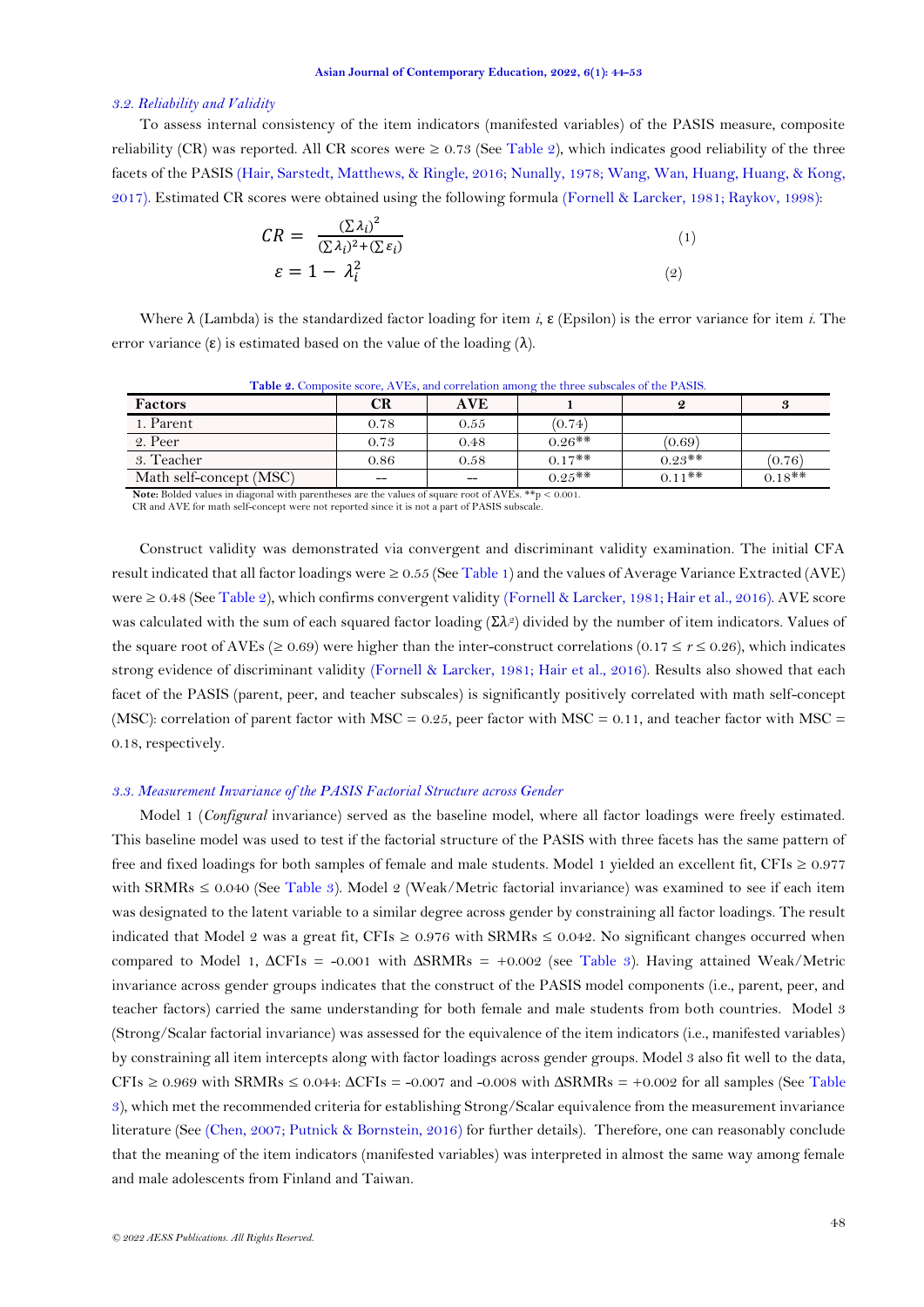#### **Asian Journal of Contemporary Education, 2022, 6(1): 44-53**

<span id="page-5-0"></span>

| <b>Entire Samples from Finland and Taiwan</b> |               |            |              |             |                       |                  |  |  |  |
|-----------------------------------------------|---------------|------------|--------------|-------------|-----------------------|------------------|--|--|--|
| Models                                        | $\chi^2$ (df) | <b>CFI</b> | <b>RMSEA</b> | <b>SRMR</b> | $\Delta \chi^2$ (df)  | $\boldsymbol{P}$ |  |  |  |
| M1                                            | 721.56(64)    | 0.980      | 0.037        | 0.031       |                       | --               |  |  |  |
| M <sub>2</sub>                                | 750.42 (71)   | 0.980      | 0.036        | 0.032       | $28.86(7)^a$          | ${}_{0.001}$     |  |  |  |
| M3                                            | 999.88 (78)   | 0.973      | 0.040        | 0.034       | $249.46(7)^{b}$       | < 0.001          |  |  |  |
| <b>Finnish Samples</b>                        |               |            |              |             |                       |                  |  |  |  |
| Models                                        | $\chi^2$ (df) | <b>CFI</b> | <b>RMSEA</b> | <b>SRMR</b> | $\Delta \chi^2$ (df)  | $\boldsymbol{P}$ |  |  |  |
| M1                                            | 501.10(64)    | 0.977      | 0.040        | 0.030       |                       | --               |  |  |  |
| M <sub>2</sub>                                | 518.51(71)    | 0.976      | 0.038        | 0.032       | 17.41(7) <sup>a</sup> | < 0.050          |  |  |  |
| M3                                            | 670.47 (78)   | 0.969      | 0.042        | 0.034       | $151.96(7)^{b}$       | ${}_{0.001}$     |  |  |  |
| Taiwanese Samples                             |               |            |              |             |                       |                  |  |  |  |
| Models                                        | $\chi^2$ (df) | <b>CFI</b> | <b>RMSEA</b> | <b>SRMR</b> | $\Delta \chi^2$ (df)  | $\boldsymbol{P}$ |  |  |  |
| M <sub>1</sub>                                | 375.73(64)    | 0.980      | 0.040        | 0.040       | --                    | --               |  |  |  |
| M <sub>2</sub>                                | 394.01 (71)   | 0.979      | 0.039        | 0.042       | $18.28(7)^a$          | < 0.050          |  |  |  |
| M3                                            | 521.76 (78)   | 0.971      | 0.043        | 0.044       | $127.75(7)^{b}$       | ${}_{0.001}$     |  |  |  |

|  |  |  | Table 3. Fit indices for measurement invariance across gender. |  |  |  |  |
|--|--|--|----------------------------------------------------------------|--|--|--|--|
|--|--|--|----------------------------------------------------------------|--|--|--|--|

**Note:** CFI= Comparative Fit Index; RMSEA = Root Mean Square Error of Approximation SRMR = Standardized Root Mean Square Residual. M1 = Configural invariance model; M2 = Metric or Weak invariance model; M3 = Scalar or Strong invariance model.

 $\Delta \chi^2$  (*df*)<sup>a</sup> = model comparison for M2 vs. M1 and <sup>b</sup> = model comparison for M3 vs. M2.

### *3.4. Comparing Latent Mean of the PASIS across Gender*

Based on the establishment of the full Strong/Scalar invariance across gender, latent mean differences were examined. Sample size for the latent mean comparison contains no missing data on all variables. For example, a total of 3111 female students in Taiwan took the 2012 PISA math assessment, but 988 female students completed the background survey items regarding their perceptions of academic social norm influence or support from parents, peers, and teachers regarding their math learning.

As presented in [Table 4,](#page-5-1) in both countries, parental norm influence subscale of the PASIS was rated higher for male students than females; M*Parent* = 2.93 (male) and M*Parent* = 2.88 (female) for Finland; M*Parent* = 2.66 (male) and M*Parent*  $= 2.56$  (female) for Taiwan. For the peer component of the PASIS, the mean score for male students was also higher than female students for Finland (M*Peer* = 2.44 and M*Peer* = 2.36, respectively), while no gender difference was found in Taiwanese samples. Regarding the teacher facet of the PASIS, the mean score from male students in Finland was higher than female students (M<sub>Teacher</sub> = 3.23 and M<sub>Teacher</sub> = 3.16, respectively), while no statistically significant differences were reported on the mean scores for female (M*teacher* = 3.09) and male (M*teacher* = 3.07) adolescents in Taiwanese samples.

<span id="page-5-1"></span>

|         | Finland      |                                                           | Taiwan      |             |  |
|---------|--------------|-----------------------------------------------------------|-------------|-------------|--|
|         | Female       | Male                                                      | Female      | Male        |  |
|         | $(n = 1384)$ | $(n = 1363)$                                              | $(n = 988)$ | $(n = 992)$ |  |
| Factors | M(SD)        | M(SD)                                                     | M(SD)       | M(SD)       |  |
| Parent  | 2.88(0.59)   | 2.93(0.58)                                                | 2.56(0.61)  | 2.66(0.61)  |  |
| Peer    | 2.36(0.50)   | 2.44(0.55)                                                | 2.41(0.56)  | 2.41(0.64)  |  |
| Teacher | 3.16(0.69)   | 3.23(0.70)                                                | 3.09(0.65)  | 3.07(0.72)  |  |
|         |              | Independent Samples T-test and Cohen's d: Female vs. Male |             |             |  |
| Factors | T-value      | Cohen's d                                                 | T-value     | Cohen's d   |  |
| Parent  | $2.24*$      | 0.09                                                      | $2.55**$    | 0.11        |  |
| Peer    | $3.99***$    | 0.15                                                      | $0.00$ (ns) | 0.00        |  |
| Teacher | $2.64**$     | 0.10                                                      | $0.07$ (ns) | 0.00        |  |

|  |  |  | Table 4. Latent mean comparison by gender in both countries. |  |  |  |
|--|--|--|--------------------------------------------------------------|--|--|--|
|  |  |  |                                                              |  |  |  |

**Note**:  $M =$  mean score,  $SD =$  standard deviation. \**p* < 0.05, \*\**p* < 0.01, \*\*\* *p* < 0.001. ns = statistically non-significant. Cohen's *d* is reported for the effect size difference: small (0.20), medium (0.50), and large (0.80).

Overall, the most outstanding finding of the latent mean comparison highlights that both female and male adolescents rated the perceived teacher norm influence factor as the most significant attribute of the PASIS subscales for their math learning in both countries. On a 4-Point Likert-type scale (i.e.,  $1 =$  strongly disagree,  $2 =$  disagree, 3  $=$  agree, and  $4 =$  strongly agree), the teacher factor of PASIS ranged from 3.07 to 3.23 (Se[e Table 4\)](#page-5-1).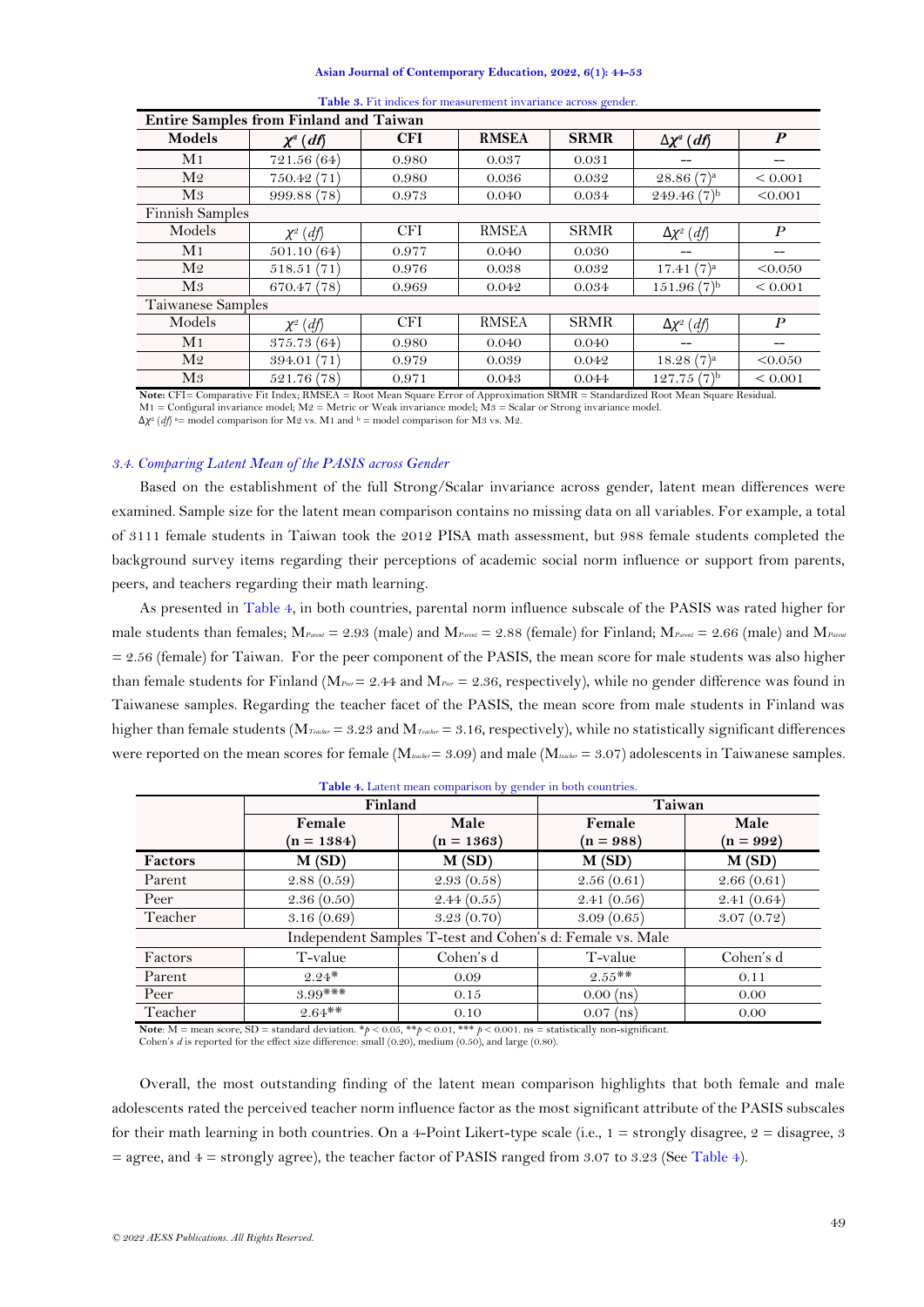### **4. DISCUSSION, CONCLUSION, AND RECOMMENDATIONS**

The current research aimed to examine the reliability, validity, and measurement invariance of the multidimensional 10-item PASIS and compare latent mean differences across gender with national samples from Finland and Taiwan. To our knowledge, the present investigation is the first report of measurement invariance of the PASIS regarding math learning across gender groups in an international context. The results yielded strong psychometric properties for the PASIS: values of internal consistency reliability (0.72  $\leq \alpha \leq 0.76$ ) and composite reliability scores (0.73  $\leq$  CR  $\leq$  0.86) were  $\geq$  0.70. Factor loadings were  $\geq$  0.55 and the values of AVE were  $\geq$  0.48, which confirms reasonably good convergent validity [\(Hair et al., 2016\)](#page-7-15). To meet the divergent validity requirement, it was evident that all values of the square root of AVEs were greater than inter-subscale correlations (Se[e Table 2\)](#page-4-0). Importantly, multi-group CFA demonstrated configural, weak/metric, strong/scalar invariance of the PASIS between female and male adolescents. Results also indicate that the structure of PASIS with parent, peer, and teacher subscales was applied well across gender groups within the two culturally distinctive countries, Finland and Taiwan. Based on the strong/scalar measurement invariance across gender groups, any mean differences between female and male students reflect true gender differences of their perceptions on parent, peer, and teacher factors, not due to different interpretations of the survey items. Moreover, results of the present investigation suggest that the PASIS is a reliable and valid measure to assess students' perceptions of academic social influence related to math learning in an internal context. Additionally, each subscale of the PASIS was significantly positively correlated with math selfconcept.

Regarding the gender differences of latent mean comparison for Taiwanese samples, male adolescents had higher rates than females for the parent social norm influence (but not for the peer or teacher norm influences) on their math learning. Although the gender difference (Cohen's  $d = 0.11$ ) in parent factor may be considered small (see [Table 4\)](#page-5-1), this could be interpreted that parent(s) in Taiwan might stress importance of learning math to boys more than girls, or at least students perceive it that way. Meanwhile, concerning Finland samples, female students rated all three subcomponents of social norm influences lower than male students. The most significant lower rating from females was reported on the peer influence component. One possible explanation for these results could be that peer influence might play stronger for boys than girls among Finland adolescents regarding academic behaviors in learning math. Future studies might examine the underlying attributes of gender and cultural differences in math learning among other Asian and Western countries.

Another significant finding involves teacher differences. Female and male adolescents in both countries rated that the perceived teacher norm influence factor was the strongest attribute of the PASIS for their math learning. This finding is consistent with prior studies in terms of teacher care regarding math achievement [\(Lewis et al., 2012;](#page-8-20) [Muller, 2001;](#page-8-21) [Umarji, Dicke, Safavian, Karabenick, & Eccles, 2021;](#page-9-9) [Walker & Walker, 2021\)](#page-9-10). Given that Finland and Taiwan represent high achieving countries in math performance, future research might consider including other national samples from below the OECD average score to further confirm psychometric properties of the PASIS and whether or not the results would yield similar outcomes to the present investigation. Given that the teacher facet of the PASIS was the strongest perceived attribute for math learning for both female and male students within these two high achieving countries, the quality of teacher training programs should be continually valued and prioritized. Furthermore, as prior research has also indicated, more focus on teacher care should be promoted in terms of explicit instructional practices for math teaching and learning [\(Lewis et al., 2012;](#page-8-20) [Muller, 2001;](#page-8-21) [Umarji et al., 2021;](#page-9-9) [Walker](#page-9-10)  [& Walker, 2021\)](#page-9-10).

### *4.1. Limitations and Strengths*

All survey items of the PASIS were from the 2012 PISA Student Background Questionnaires (SBQs). In addition, the national samples we used from the 2012 PISA dataset were only Finland and Taiwan among 65 OECD participated countries. Thus, it is encouraged to interpret the results with caution. However, the present study's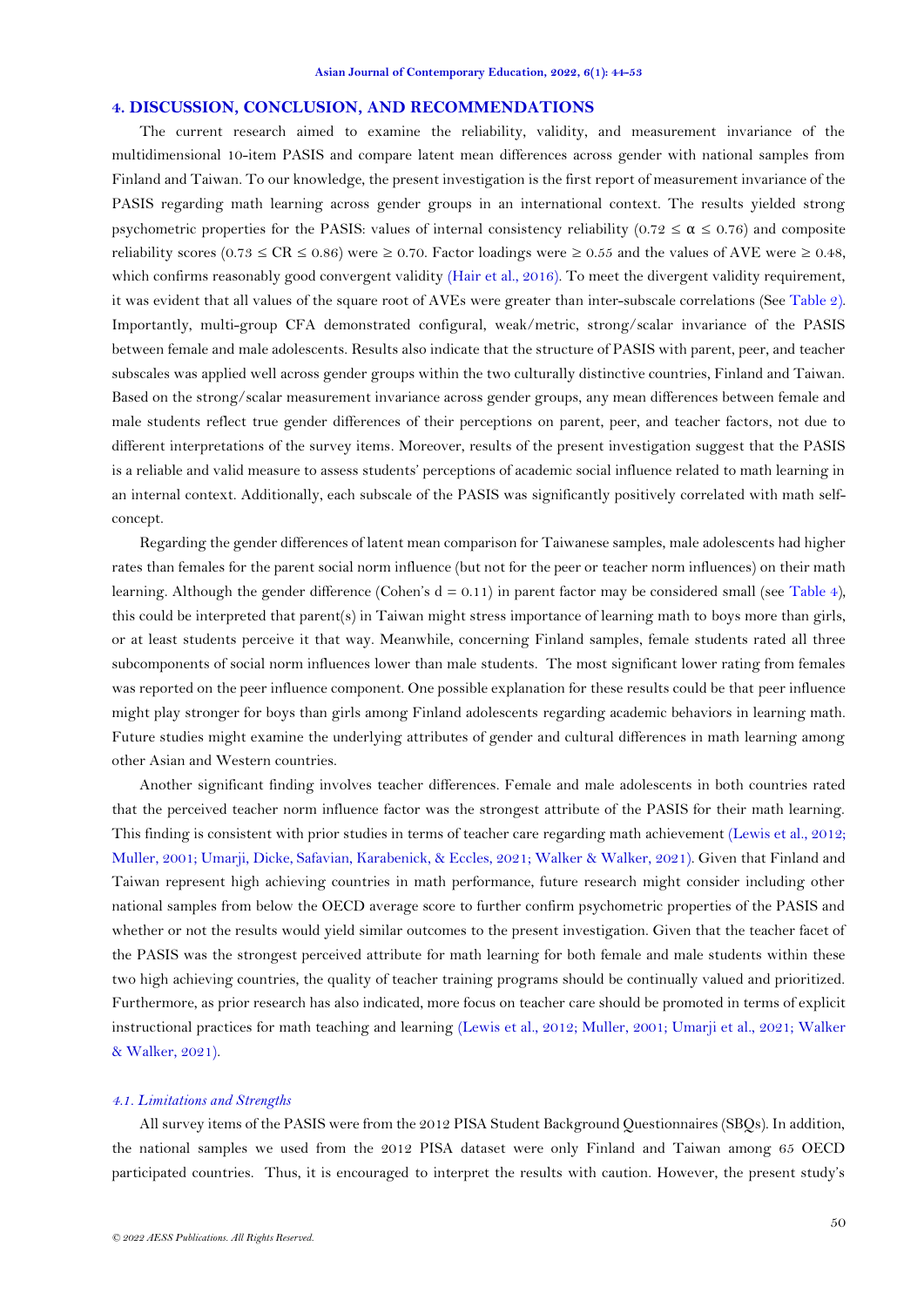#### **Asian Journal of Contemporary Education, 2022, 6(1): 44-53**

findings show strong evidence to confirm that the PASIS is a valid and reliable tool to measure the perceptions of academic social norm influence scale in math across gender, which could be utilized in other educational contexts.

> **Funding:** This study received no specific financial support. **Competing Interests:** The authors declare that they have no competing interests. **Authors' Contributions:** Both authors contributed equally to the conception and design of the study.

# **REFERENCES**

- <span id="page-7-2"></span>Ahmed, W., Minnaert, A., Van, D. W. G., & Kuyper, H. (2010). Perceived social support and early adolescents' achievement: The mediational roles of motivational beliefs and emotions. *Journal of Youth and Adolescence, 39*(1), 36-46.Available at: https://doi.org/10.1007/s10964-008-9367-7.
- <span id="page-7-0"></span>Ajzen, I. (1991). The theory of planned behavior. *Organizational Behavior and Human Decision Processes, 50*(2), 179-211.
- <span id="page-7-1"></span>Ajzen, I., & Fishbein, M. (1977). Attitude-behavior relations: A theoretical analysis and review of empirical research. *Psychological Bulletin, 84*(5), 888-918.
- <span id="page-7-8"></span>Ames, C., Khoju, M., & Watkins, T. (1993). Parent involvement: The relationship between school-to-home communication and parents' perceptions and beliefs (Report No. 15). Urbana, IL: ERIC Document Service No. ED362271, Center on Families, Communities, Schools, and Children's Learning, Illinois University.
- <span id="page-7-3"></span>Ansong, D., Okumu, M., Bowen, G. L., Walker, A. M., & Eisensmith, S. R. (2017). The role of parent, classmate, and teacher support in student engagement: Evidence from Ghana. *International Journal of Educational Development, 54*, 51- 58.Available at: https://doi.org/10.1016/j.ijedudev.2017.03.010.
- <span id="page-7-10"></span>Bentler, P. M. (1990). Comparative fit indexes in structural models. *Psychological Bulletin, 107*, 238–246.Available at: https://doi.org/10.1037/0033-2909.107.2.238.
- <span id="page-7-11"></span>Browne, M. W., & Cudeck, R. (1993). Alternative ways of assessing model fit. In K. A. Bollen & J. S. Long (Eds.), Testing structural equation models (pp. 136–162). Newbury Park, CA: Sage.
- <span id="page-7-13"></span>Chen, F. F. (2007). Sensitivity of goodness of fit indexes to lack of measurement invariance. *Structural Equation Modeling: A Multidisciplinary Journal, 14*(3), 464-504.Available at: https://doi.org/10.1080/10705510701301834.
- <span id="page-7-4"></span>Clark, K. N., Dorio, N. B., Eldridge, M. A., Malecki, C. K., & Demaray, M. K. (2020). Adolescent academic achievement: A model of social support and grit. *Psychology in the Schools, 57*(2), 204-221.Available at: https://doi.org/10.1002/pits.22318.
- <span id="page-7-6"></span>Dahlem, N. W., Zimet, G. D., & Walker, R. R. (1991). The multidimensional scale of perceived social support: A confirmation study. *Journal of Clinical Psychology, 47*(6), 756-761.
- <span id="page-7-14"></span>Field, A. (2018). *Discovering statistics using SPSS* (5th ed.). London: Sage Publications.
- <span id="page-7-16"></span>Fornell, C., & Larcker, D. F. (1981). Evaluating structural equation models with unobservable variables and measurement error. *Journal of Marketing Research, 8*(1), 39-50.Available at: https://doi.org/10.2307/3151312.
- <span id="page-7-7"></span>Fraser, B. J., McRobbie, C. J., & Fisher, D. L. (1996). *Development, validation and use of personal and class forms of a new classroom environment instrument*. Paper presented at the Annual Meeting of the American Educational Research Association, New York.
- <span id="page-7-15"></span>Hair, J. J. F., Sarstedt, M., Matthews, L. M., & Ringle, C. M. (2016). Identifying and treating unobserved heterogeneity with FIMIX-PLS: Part I–method. *European Business Review, 28*(1), 63–76.
- <span id="page-7-5"></span>Hamm, J. V., & Faircloth, B. S. (2005). The role of friendship in adolescents' sense of school belonging. *New Directions for Child and Adolescent Development, 2005*(107), 61-78.
- <span id="page-7-9"></span>Horn, J. L., & McArdle, J. J. (1992). A practical and theoretical guide to measurement invariance in aging research. *Experimental Aging Research, 18*(3), 117-144.Available at: https://doi.org/10.1080/03610739208253916.
- <span id="page-7-12"></span>Hu, L. T., & Bentler, P. M. (1999). Cutoff criteria for fit indexes in covariance structure analysis: Conventional criteria versus new alternatives. *Structural Equation Modeling: A Multidisciplinary Journal, 6*(1), 1–55.Available at: https://doi.org/10.1080/10705519909540118.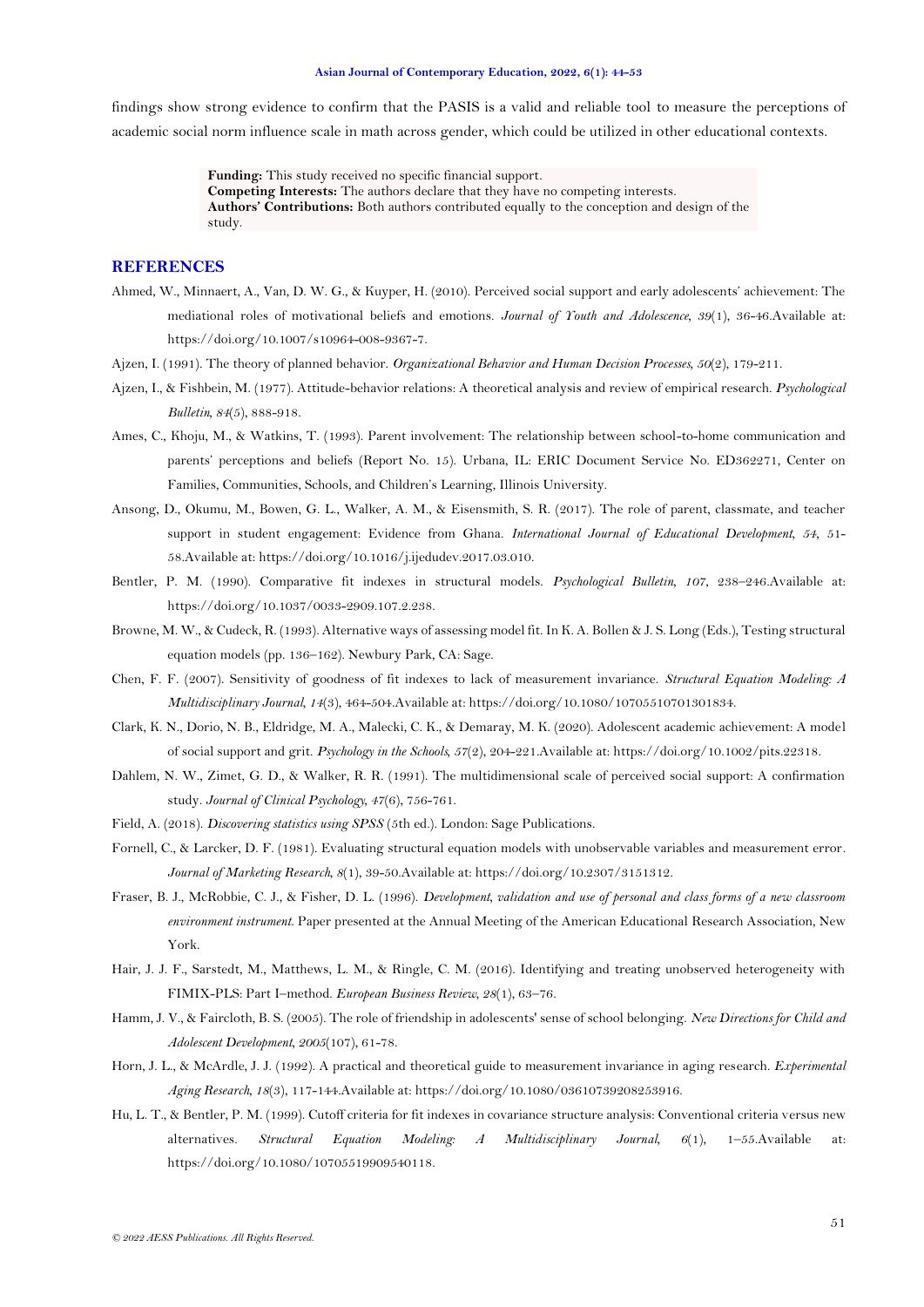- <span id="page-8-10"></span>Johnson, D. W., Johnson, R., & Anderson, D. (1983). Social interdependence and classroom climate. *The Journal of Psychology, 114*(1), 135-142.Available at: https://doi.org/10.1080/00223980.1983.9915406.
- <span id="page-8-12"></span>Joreskog, K. G. (1971). Simultaneous factor analysis in several populations. *Psychometrika, 36*, 409–426.Available at: https://doi.org/10.1007/BF02291366.
- <span id="page-8-9"></span>Kerres, M. C., & Kilpatrick, D. M. (2002). Measuring perceived social support: Development of the child and adolescent social support scale (CASSS). *Psychology in the Schools, 39*(1), 1-18.Available at: https://doi.org/10.1002/pits.10004.
- <span id="page-8-5"></span>Khan, A. (2013). Predictors of positive psychological strengths and subjective well-being among North Indian adolescents: Role of mentoring and educational encouragement. *Social Indicators Research, 114*, 1285–1293.Available at: [http://doi.org/10.1007/s11205-012-0202-x.](http://doi.org/10.1007/s11205-012-0202-x)
- <span id="page-8-13"></span>Kline, R. B. (2015). *Principles and practice of structural equation modeling*. New York, USA: Guilford.
- <span id="page-8-2"></span>Lee, V. E., & Smith, J. B. (1999). Social support and achievement for young adolescents in Chicago: The role of school academic press. *American Educational Research Journal, 36*(4), 907-945.Available at: https://doi.org/10.3102/00028312036004907.
- <span id="page-8-20"></span>Lewis, J. L., Ream, R. K., Bocian, K. M., Cardullo, R. A., Hammond, K. A., & Fast, L. A. (2012). Con cariño: Teacher caring, math self-efficacy, and math achievement among Hispanic English learners. *Teachers College Record, 114*(7), 1-42.Available at: https://doi.org/10.1177/016146811211400701.
- <span id="page-8-1"></span>Lipnevich, A. A., MacCann, C., Krumm, S., Burrus, J., & Roberts, R. D. (2011). Mathematics attitudes and mathematics outcomes of US and Belarusian middle school students. *Journal of Educational Psychology, 103*(1), 105-118.
- <span id="page-8-8"></span>Malecki, C. K., & Elliott, S. N. (1999). Adolescents' ratings of perceived social support and its importance: Validation of the student social support scale. *Psychology in the Schools, 36*(6), 473-483.
- <span id="page-8-16"></span>Marcoulides, G. A., Heck, R. H., & Papanastasiou, C. (2005). Student perceptions of school culture and achievement: Testing the invariance of a model. *International Journal of Educational Management, 19*(2), 140-152.Available at: https://doi.org/10.1108/09513540510582435.
- <span id="page-8-6"></span>Mu, W., Chen, Z., & Duan, W. (2021). An extended evaluation of academic encouragement scale for adolescents. *Journal of Psychoeducational Assessment, 39*(3), 332-345.Available at: https://doi.org/10.1177/0734282920977723.
- <span id="page-8-21"></span>Muller, C. (2001). The role of caring in the teacher-student relationship for at-risk students. *Sociological Inquiry, 71*(2), 241- 255.Available at: https://doi.org/10.1111/j.1475-682x.2001.tb01110.x.
- <span id="page-8-14"></span>Muthén, L. K., & Muthén, B. O. (1998). *Mplus user's guide* (6th ed.). Los Angeles, CA: Muthén & Muthén.
- <span id="page-8-0"></span>Nolan, J. M., Schultz, P. W., Cialdini, R. B., Goldstein, N. J., & Griskevicius, V. (2008). Normative social influence is underdetected. *Personality and Social Psychology Bulletin, 34*(7), 913-923.Available at: https://doi.org/10.1177/0146167208316691.
- <span id="page-8-18"></span>Nunally, J. C. (1978). *Psychometric theory* (2nd ed.). New York: McGraw-Hill.
- <span id="page-8-3"></span>Pan, J., Zaff, J. F., & Donlan, A. E. (2017). Social support and academic engagement among reconnected youth: Adverse life experiences as a moderator. *Journal of Research on Adolescence*, 27(4), 890-906.Available https://doi.org/10.1111/jora.12322.
- <span id="page-8-15"></span>Putnick, D. L., & Bornstein, M. H. (2016). Measurement invariance conventions and reporting: The state of the art and future directions for psychological research. *Developmental Review, 41*, 71-90.Available at: https://doi.org/10.1016/j.dr.2016.06.004.
- <span id="page-8-19"></span>Raykov, T. (1998). Coefficient alpha and composite reliability with interrelated nonhomogeneous items. *Applied Psychological Measurement, 22*(4), 375-385.Available at: https://doi.org/10.1177/014662169802200407.
- <span id="page-8-17"></span>Raykov, T., & Marcoulides, G. (2006). *A first course in structural equation modeling* (2nd ed.). Mahwah, NJ: Lawrence Erlbaum.
- <span id="page-8-4"></span>Rosenfeld, L. B., Richman, J. M., & Bowen, G. L. (2000). Social support networks and school outcomes: The centrality of the teacher. *Child and Adolescent Social Work Journal, 17*(3), 205-226.
- <span id="page-8-11"></span>Schmitt, N., & Kuljanin, G. (2008). Measurement invariance: Review of practice and implications. *Human Resource Management Review, 18*(4), 210-222.Available at: https://doi.org/10.1016/j.hrmr.2008.03.003.
- <span id="page-8-7"></span>Tardy, C. H. (1985). Social support measurement. *American Journal of Community Psychology, 13*(2), 187-202.Available at: https://doi.org/10.1007/BF00905728.